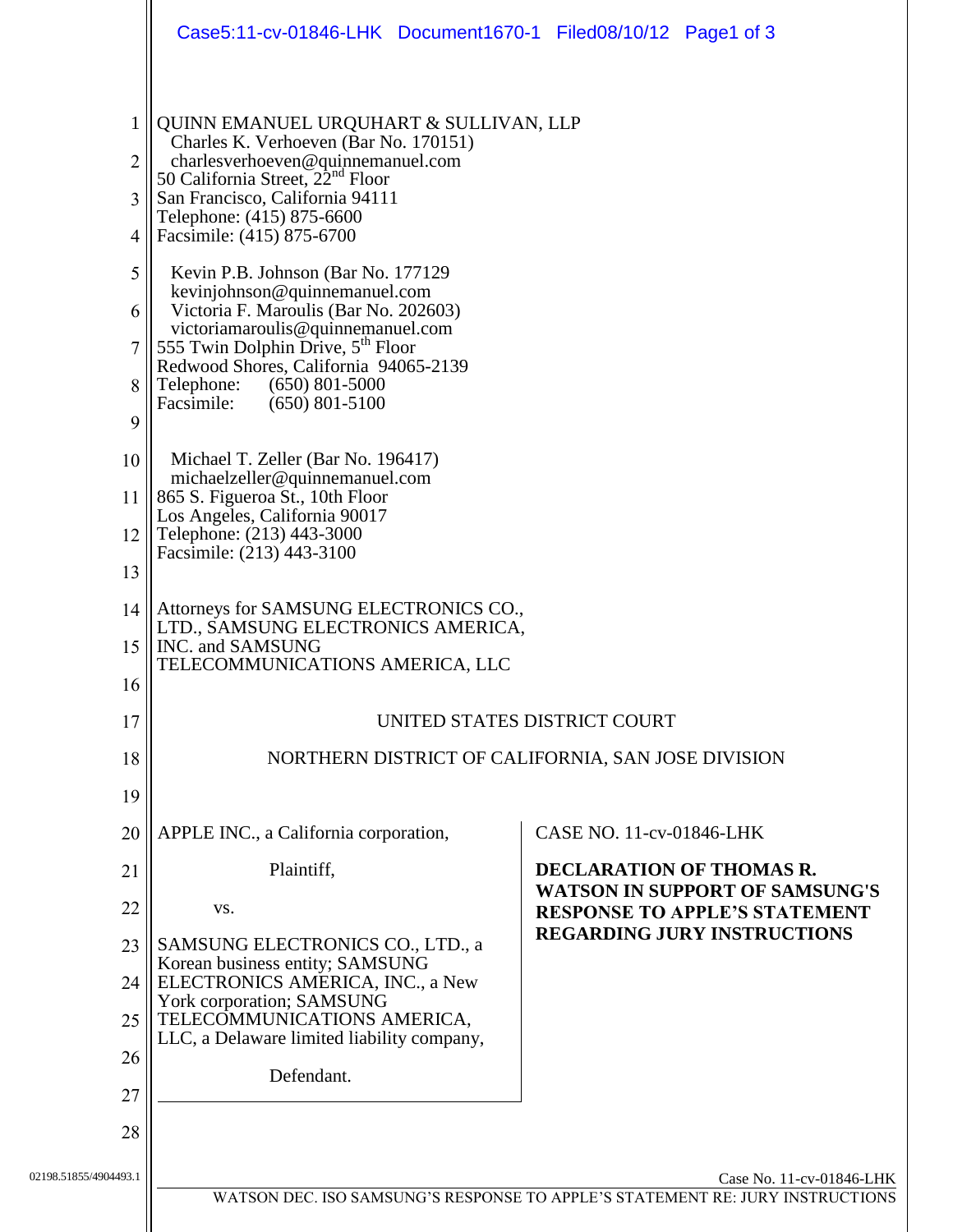1

I, Thomas R. Watson, declare as follows:

 $\overline{2}$ 3  $\overline{4}$ 5 6 1. I am a member of the bar of the State of California and an associate at Quinn Emanuel Urquhart & Sullivan LLP, attorneys for Samsung Electronics Co., Ltd., Samsung Electronics America, Inc., and Samsung Telecommunications America, LLC (collectively, "Samsung"). I make this declaration of personal knowledge and could testify competently to the facts stated herein.

7 8 9  $10$  $11$  $12$ 2. Over the past week, Victoria Maroulis and I have been diligently working with Apple in an attempt to resolve differences on jury instructions and reduce the number of disputes for the Court to resolve. In particular, Samsung has agreed to more than twenty revised instructions proposed by Apple and is continuing to review Apple's remaining disputed instructions for any common ground. By contrast, Apple has agreed to only two instructions offered solely by Samsung, and one of them was based on Model Instruction No. 1.5.

13  $14$ 15 16  $17$ 3. Marc Pernick told me the he experienced technical difficulties today with the preparation of the document containing the parties' disputed jury instructions. Samsung still has not received from Apple the native version of the joint set of disputed instructions that Apple undertook to prepare as part of the submission. Without a native version, Samsung is unable to make edits and changes to the disputed jury instructions.

18 19 20 21 22 4. I only received a PDF version of the joint set of disputed instructions at 9:40 p.m. this evening. Because Apple had not provided a joint draft of the jury instructions by the time I spoke with Mr. Pernick after court concluded for the day, I proposed to have an interim meeting late tonight and to have the final lead counsel meeting over the weekend to submit the joint set shortly thereafter.

23 24 I declare under penalty of perjury under the laws of the State of California that the foregoing is true and correct.

25 26 27 28 02198.51855/4904493.1 Case No. 11-cv-01846-LHK Executed August 10, 2012, at San Jose, California. */s/ Thomas R. Watson* Thomas R. Watson

WATSON DEC. ISO SAMSUNG'S RESPONSE TO APPLE'S STATEMENT RE: JURY INSTRUCTIONS